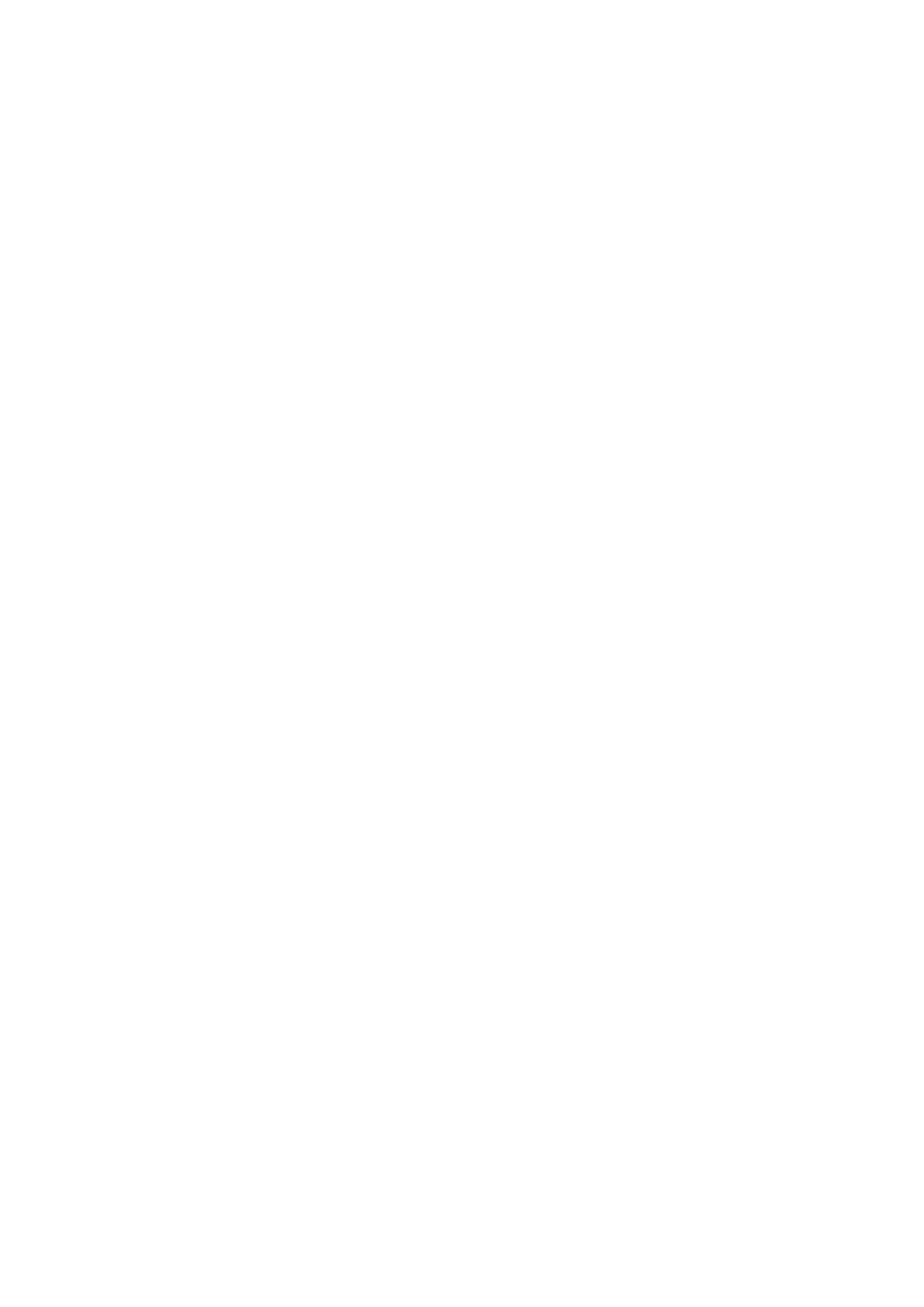# Reference Models for the Standardization and Automation of Data Warehouse Architecture including SAP Solutions

Authors: Regys Mene, Hartmut Westenberger, Hrvoje Husic

## 1 Abstract

Architecural aproaches are considered to simplify the generation of re-usable building blocks in the field of data warehousing. While SAP's Layer Scalable Architecure (LSA) offers a reference model for creating data warehousing infrastructure based on SAP software, extented reference models are needed to guide the integration of SAP and non-SAP tools. Therefore, SAP's LSA is compared to the Data Warehouse Architectural Reference Model (DWARM), which aims to cover the classical data warehouse topologies.

## 2 Introduction

Growing information needs of fast changing business models require a stable but scalable and flexible data warehouse (DWH) infrastructure. Many companies started their DWH architecture development either with a centralized data repository and data marts built as described by Bill Inmon (Inmon, 2005) or with a dimensional data model as described by Ralph Kimball (Kimball, 2008). Since then, the infrastructures have evolved evolutionarily and have become complex and hybrid based on various architectural patterns. Here, reference models can help to frame the DWH strategy.

Szwed, Komnata and Dymek published an ontology called DWARM describing classical DWH architecture styles (Szwed, Komnata, & Dymek, 2015). They propose a layer-based reference model with data containers like a temporary staging area, a central data repository and data marts and data containers like extraction, loading and data mart feeding (see Figure 1). DWARM uses taxonomies to organize the core components of the DWH infrastructure reference model. A container class is considered as an abstraction of components able to store data. A process class is seen as an abstraction of the data processing tasks. These two parent classes are used two build up two taxonomies. Both taxonomies are related because data containers are used as sources or targets for the data processing units.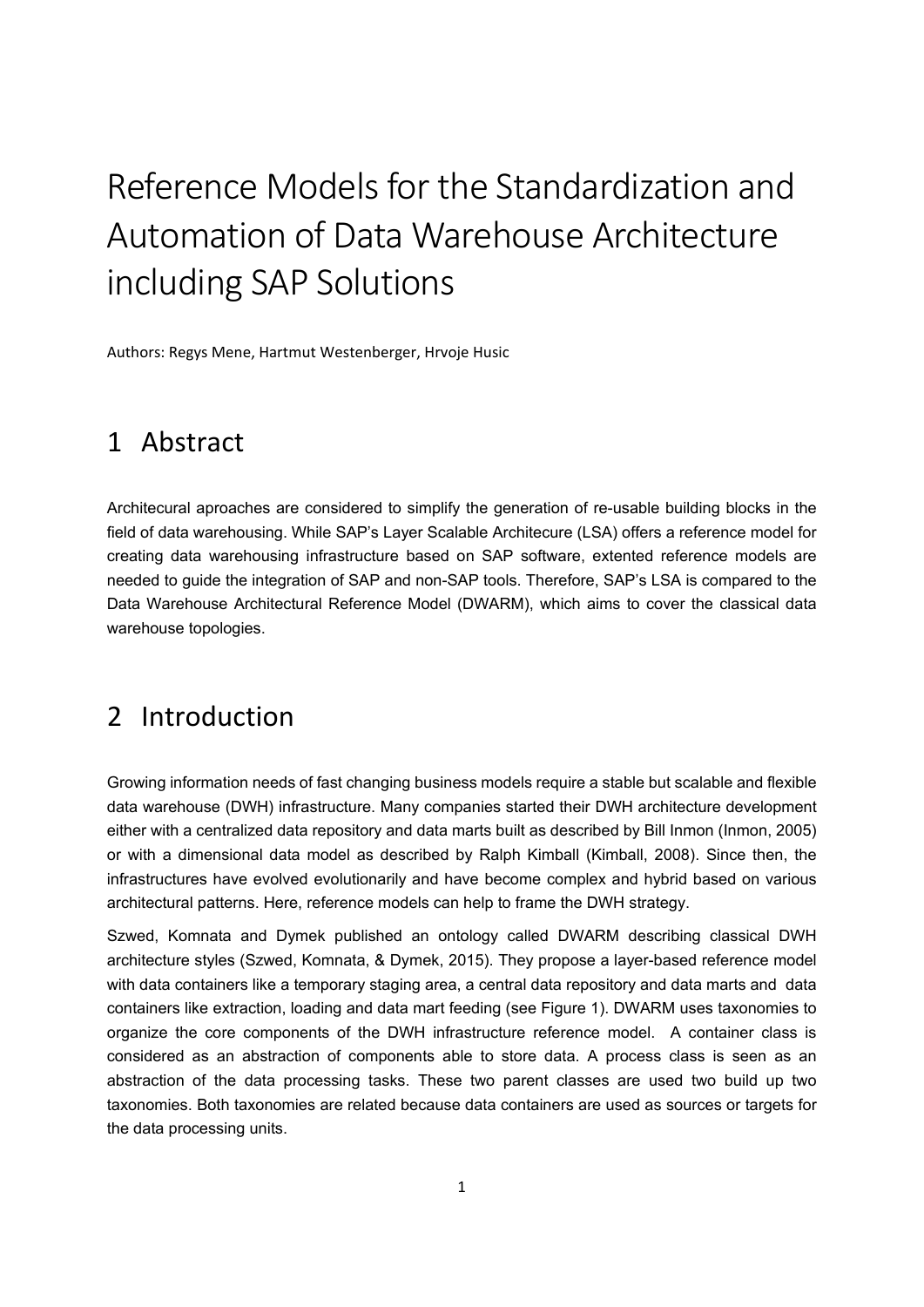

Figure 1: Layers (grey), data containers (rectangles) and processes (ellipses) building the core elements of DWARM (see (Szwed, Komnata, & Dymek, 2015))

Szwed and his co-authors point out how their reference model covers generic classical topologies like Kimball or Inmon. For example, the left model of Figure 2 reflects Inmon's hub and spoke approach in a DWARM-based notation. Due to its generic character DWARM can describe hybrid variants, too. Limitations arise with the assumption of the order of the layers. For example, the Data Vault architecture style substitutes the ETL process by ELT and the business rule transformation are applied later in the data manipulation. Asif proposes an extension of the DWARM approach to cover Data Vault (Asif, 2017). The Central Data Repository should be separated in sub-layers Raw Data Vault and Business Vault as designed by Linstedt and Olschimke (Linstedt & Olschimke, 2016). The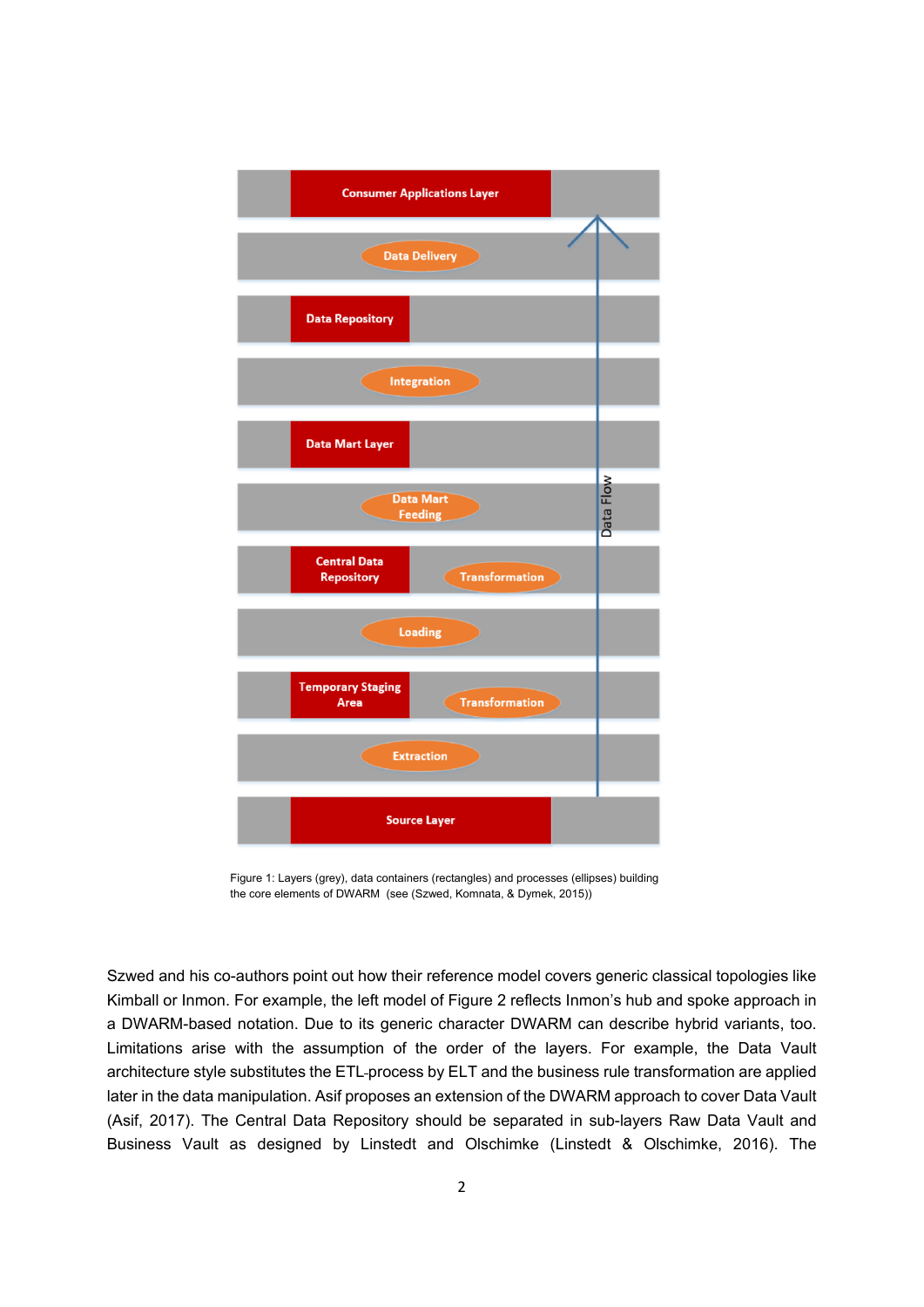transformation process has to be divided in a syntactical step assigned to the staging area and a syntactical step (business rules) shifted to the central data repository layer (see right part of Figure 2).



Figure 2: Inmon's DWH Reference Architecture Model (left) and with Data Vault extension (right) according to the DWARM-concept (see (Szwed, Komnata, & Dymek, 2015)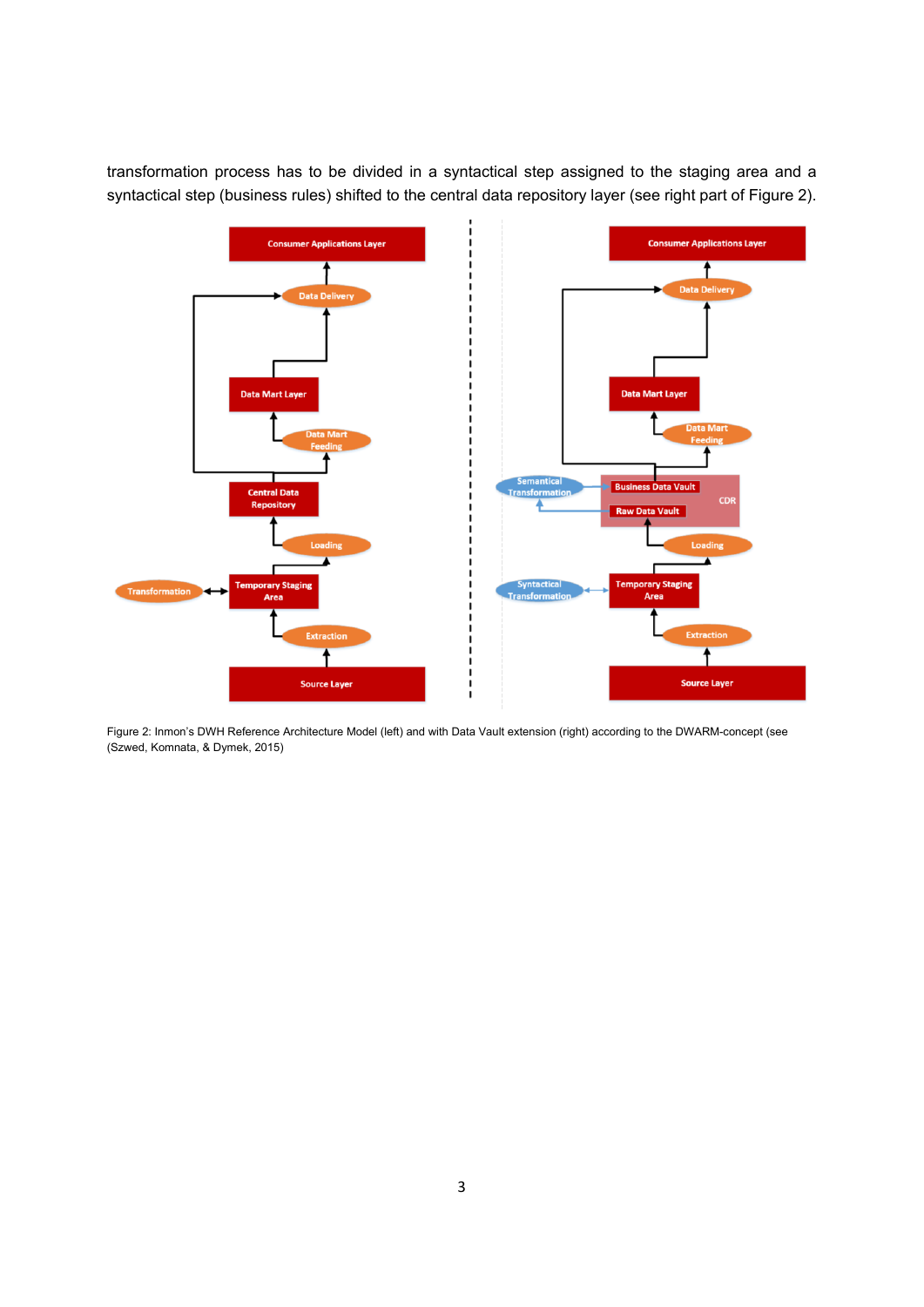#### 3 Comparison of SAP's LSA to DWARM

SAP offers with the Layered Scalable Architetcure (LSA) a DWH architecture reference model, too. Based on this reference model SAP's Business Warehouse solution promises a high degree of standardization and automation of the DWH/BI processes, while not losing the focus on the scalability and flexibility of the DWH/BI processes, see (SAP AG, n.d.- A), (SAP AG, n.d. - B). In a big picture, LSA is composed of two main areas: the *Enterprise Data Warehouse* layer and *Architected Data Mart* layer (see Figure 3.) Additionally, each of these two layers contains further sub-layers. In the Data Acquisition Layer, which is the entry point of the data in the SAP BW environment, the source data is stored in the so-called Persistent Staging Area (PSA). Data cleansing and conforming transformations are performed on it, before data are loaded in the target objects of the Data Propagation layer, Corporate Memory or even Operational Data Stores. The LSA's Data Acquisition layer together with the Quality and Harmonization layer and their data loading process would align to the DWARM's extraction and loading process. Furthermore, the LSA's PSA provides the same function as the DWARM's Temporary Staging Area (TSA).

After the data loading process is executed in SAP BW, data is loaded from PSA to the Data Propagation layer. In fact, the main purpose of the Data Propagation layer is to integrate data that comes from multiple sources into the so-called DWH. Therefore, the Data Propagation layer is actually the DWH layer of the LSA architecture and is comparable to DWARM's Central Data Repository layer, as both layers serve for the consolidation of the data uploaded to the DWH. On the other hand, before loading data to the Data Propagation layer, data could be also loaded in the Corporate Memory layer, which may keep the history of data extracted to the DWH for a longer period (Palekar, Patel, & Shiralkar, 2015). At the first glance a comparable element is not specified in DWARM. It can be argued that DWARM's Central Data Repository layer can cover LSA's Corporate Memory layer. However, a counter-argument would be that DWARM's Central Data Repository Container is seen as the single source of truth for the DWH while the LSA's Corporate Memory layer is just a reproduction of the staging area's (PSA/TSA) storing data persistently for a longer period of time. Nevertheless, depending



**Figure 3:** SAP BW Layer Scalable Architecture (LSA and LSA++) (SAP Online Library, 2017)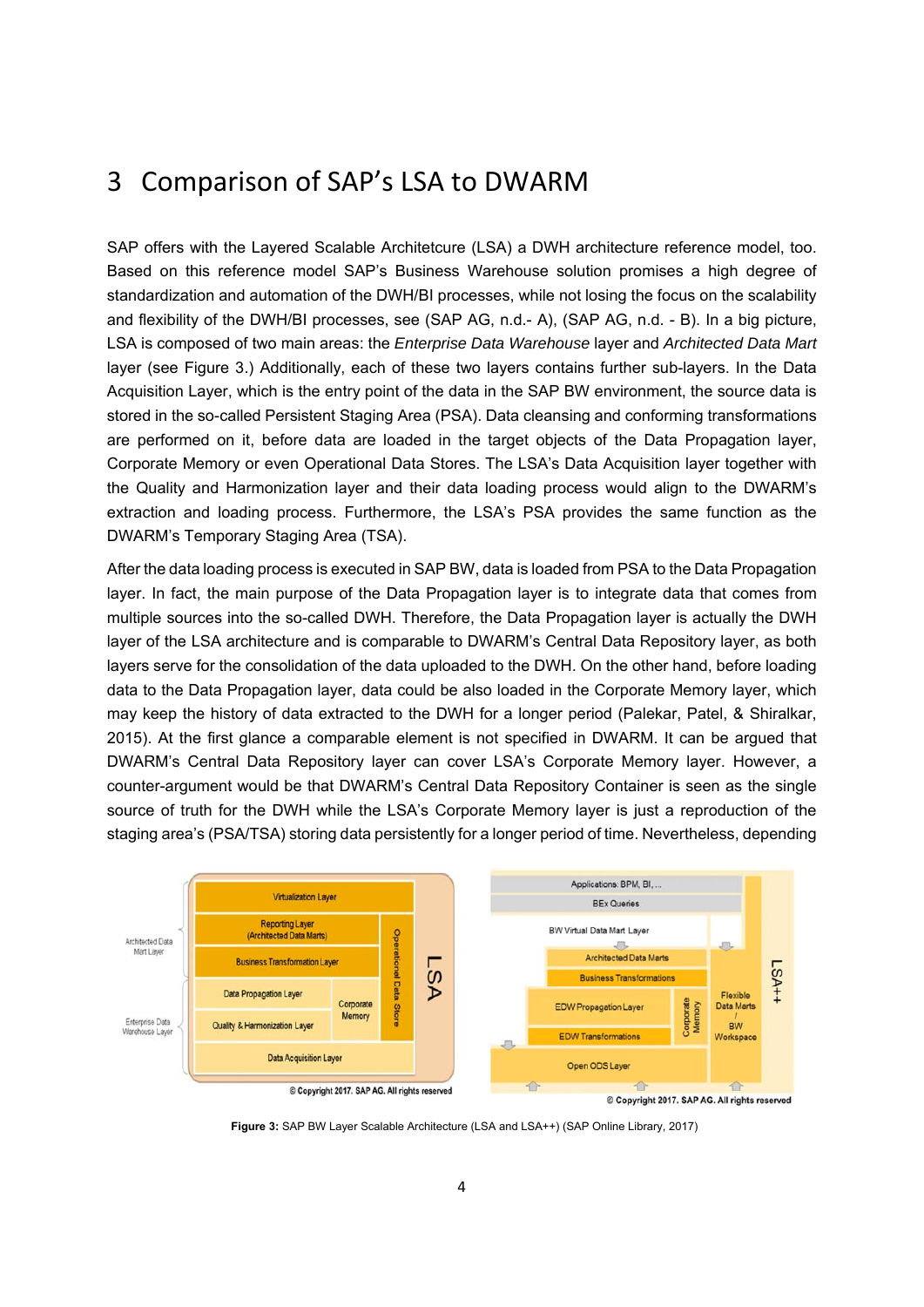on the interpretation of this arguement, there might exist the possibility to extend the DWARM with an additional Corporate Memory layer.

In order to support the operational reporting needs of the different managerial levels, data from the Data Acquisition layer can be also loaded directly to the Operational Data Store layer. This is similar to the Data Propagation layer. Therefore, particular transformations can be applied on it and make it ready to fulfill the daily decision-making processes. Here, a difference from the Reporting layer is that data have a shorter time span and serves rather to answer the real-time reporting requirements of the end users. In addition to that, another difference is that the objects on this layer do not have a star schema structure as they have in the Reporting (Data Mart) layer, but a flat table structure. This means that with big amounts of data the reporting performance can decline. Figure 4 visualizes the mentioned extensions of DWARM highlighted on blue .



**Figure 4:** Mapping of LSA on an extended DWARM reference architecture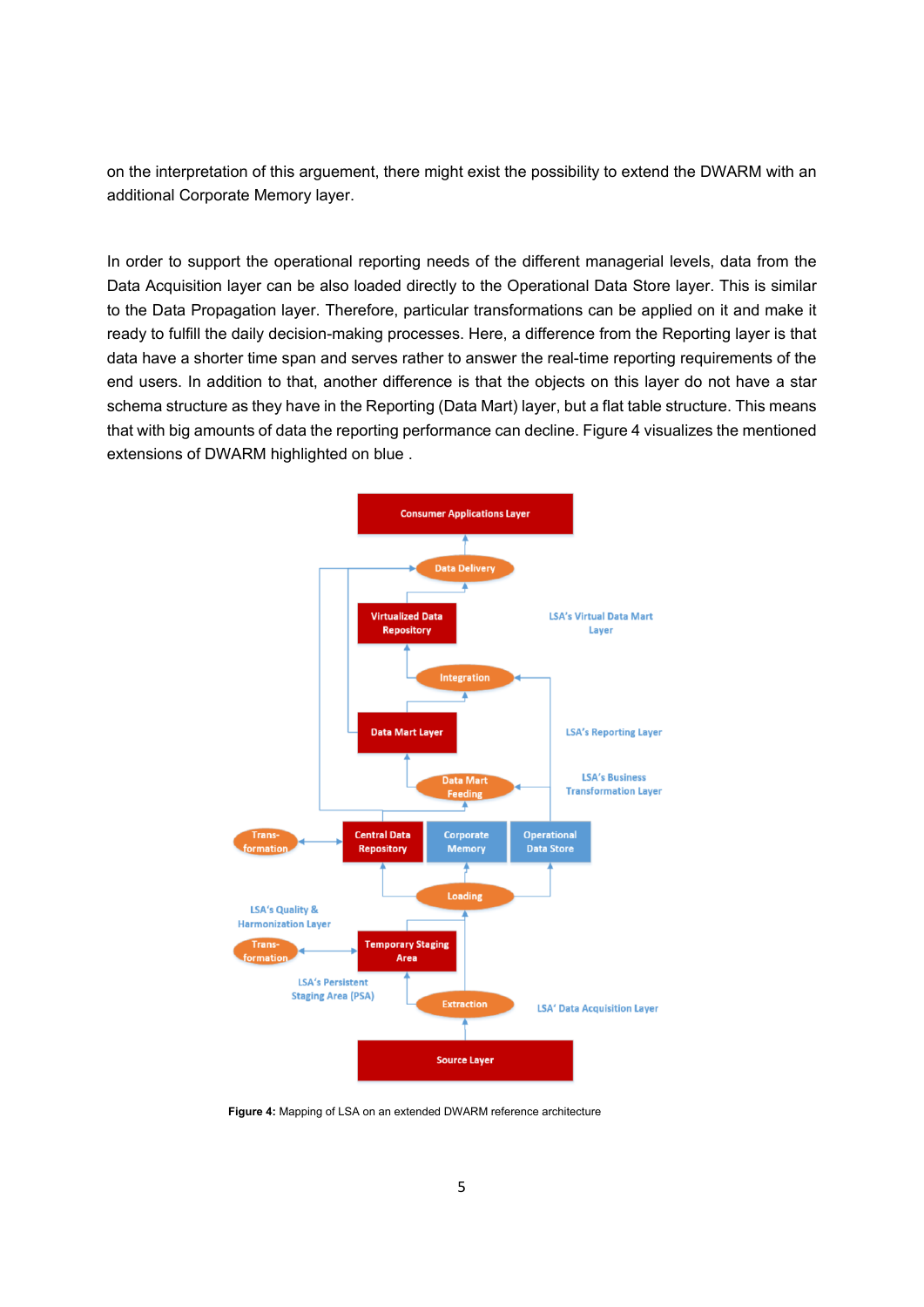Going back to the LSA, further logical aggregations can be performed on the detailed data in the Data Propagation layer. These aggregated data is loaded in the reporting layer, where it can be further accessed by queries. Therefore, data on this layer is aggregated and stored persistently in different SAP BW objects (e.g. InfoCubes etc.), which consist of multidimensional (MD) structures. Seen from the DWARM layers perspective, the LSA's Business Transformation and Reporting layers comprise of the same functionality with the DWARM's Data Mart Feeding process and Data Mart container.

At last, the virtualization layer supports the union/join of different reporting layer's objects into a virtual one. Thus, the only difference of the virtualization layer with the reporting one is that data is accessed on the runtime virtually without being stored persistently. When considering this layer from the DWARM layers perspective, one can realize that it performs the same functionality of the DWARM's data integration processes and Federated Data Repository container.

Finally, DWARM contains the two additional layers Data Delivery and Customer Applications, which are not included in the LSA reference architecture's figure above, but are actually equivalent to the required SAP BW queries (known as BEx Queries), which are then needed to expose the data to different BI/BO applications. Nevertheless, when placing against the SAP BW's LSA and LSA++ architectures against each others, besides the structural differences that they have with each other, in overall, the difference in contexts between LSA and LSA++ are not that big. However, it is worth mentioning that the LSA++ is the type of reference architecture that aligns best to the agile DWH modeling. Therefore, with its upgraded methods of DWH modeling and its enhanced objects, it is now easier to rapidly build new data flows and at the same time, offer better data loading and reporting performance.

As it can be seen in Figure 3 SAP BW has added further components and seem to have made the LSA++ a more advanced version of its initial LSA reference architecture. Moreover, from the implementation perspective, LSA++ uses enhanced SAP BW objects that have better loading and accessing performance.

Particularly, when jumping to the Open Operational Data Store (ODS) layer, it performs the same functions as the LSA's Data Acquisition and ODS layer. As such, the OpenODSView object, typically used in this layer, is a virtual object that does not store any data persistently. However, it may also be used to generate persistent Data Sources to stage data physically in SAP BW on HANA (SAP AG, n.d.- A). On the other hand, it can extract data virtually from the SAP HANA DB and bring it in the SAP BW on HANA environment. From there, this virtually extracted data can be then combined with persistent InfoProviders in the SAP BW using CompositeProviders, which can be latter then used for reporting. Furthermore, it is also possible to build queries for reporting directly on the OpenODSView object. This added functionality in LSA++ reference architecture enables then the real-time reporting of the data directly at the Open ODS layer without any data latency. Thus, the initial functionality of LSA's ODS layer is now fulfilled by the LSA++'s Open ODS layer and its OpenODSView object. At last, this layer provides the necessary capabilities to share the SAP BW on HANA InfoProviders as views in the HANA DB environment and vice-versa, HANA DB views into SAP BW on HANA (Haupt, 2012). In this way, users have the opportunity to work with their DWH models using the hard-coded SQL queries in HANA DB or the provided SAP BW on HANA interfaces.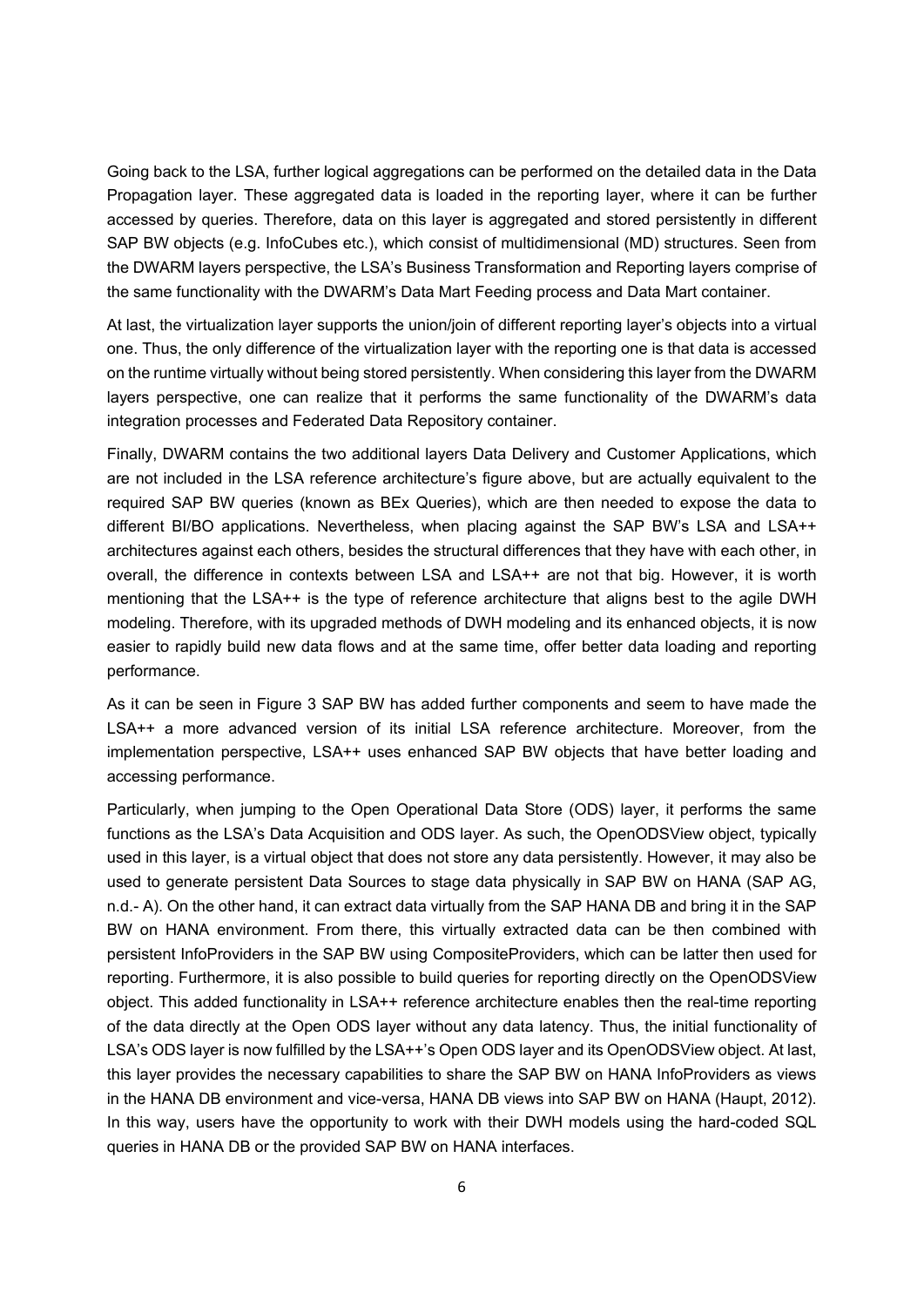Following the upcoming data flow modelling, when comparing further LSA++ layers to the ones of LSA, not so many differences are identified among them. Up to the Architected Data Mart layer (corresponding to the Reporting layer in LSA) everything is almost the same. On the other hand, the main differences here reside in the enhanced SAP BW on HANA objects used in the SAP BW on HANA (LSA++). As such, the ADSO is considered as a universal object that can be used in multiple layers such as the Corporate Memory, Data Propagation layer etc., but with different settings in its definitions for each layer. Furthermore, in the LSA++'s BW Virtual Data Mart layer, the CompositeProvider object substitutes the functionalities of the previously used objects (e.g. MultiProvider etc.) for the Virtualization layer in the LSA. Moreover, an additional improvement of the LSA++ here is that the CompositeProvider is able to virtually integrate and report on SAP BW InfoProviders from any layer of the LSA++, without losing the reporting performance, as it would normally happen in the SAP BW on any DB (LSA) using MultiProvider objects. At last, the LSA++'s Flexible Data Marts/BW Workspace layer, signifies the agile capabilities offered by LSA++. Thus, data from the actual SAP BW models, can be further exposed and extended using local or departmental data to fulfill a department's agile and ad-hoc reporting needs (Peleshuk, 2015).

After having a deep overview of the DWARM and LSA/LSA++ reference architectures it is of interest to evaluate the degree of standardization and automation provided by SAP BW towards generating different DWH architectural models. Table 1 provides an overall comparison between DWARM and LSA/LSA++ reference architectures.

Generally speaking, the LSA and LSA++ reference architectures have a high similarity with the DWARM one. However, the LSA particularly has two more layers (Corporate Memory and Operational Data Store) compared to the DWARM. On the other hand, the LSA++'s Flexible Data Mart and BW Workspaces layer is not appended to the DWARM layers, as it is too specific in comparison to the overall purpose of DWARM itself. Nevertheless, regarding the above-suggested extensions in the DWARM layers, the authors of it also admit the fact that their reference architecture model is mainly provided on the generic level and has place for further customization with regard to specific DWH architectures (Szwed, Komnata, & Dymek, 2015). On the other hand, an argument for the extension of DWARM with regard to the LSA and LSA++ layers may follow from the fact that the actual purpose of LSA and LSA++ is to fit at best the capabilities supported by the SAP BW. Therefore, in comparison to DWARM, one could see the SAP BW's LSA and LSA++ reference architectures in a level down in granularity.

Nonetheless, the following suggested layers to be extended to DWARM are not only found in the LSA and LSA++, but may also be useful in the cases of the above-mentioned DWH architectures. As such, in their book about their DWH approach, Kimball & Caserta (2004) identify the functionality of the LSA's and LSA++'s Corporate Memory layer with the ones of long-term archiving of the staged data. Indeed, this is also the purpose of the LSA and LSA++'s Corporate Memory layer. Thus, the authors suggest that staged data should be archived in a long-term repository (in this case, in the Corporate Memory layer) up to the moment that it is sure that it will not be needed anymore (Kimball & Caserta, 2004, S. 8).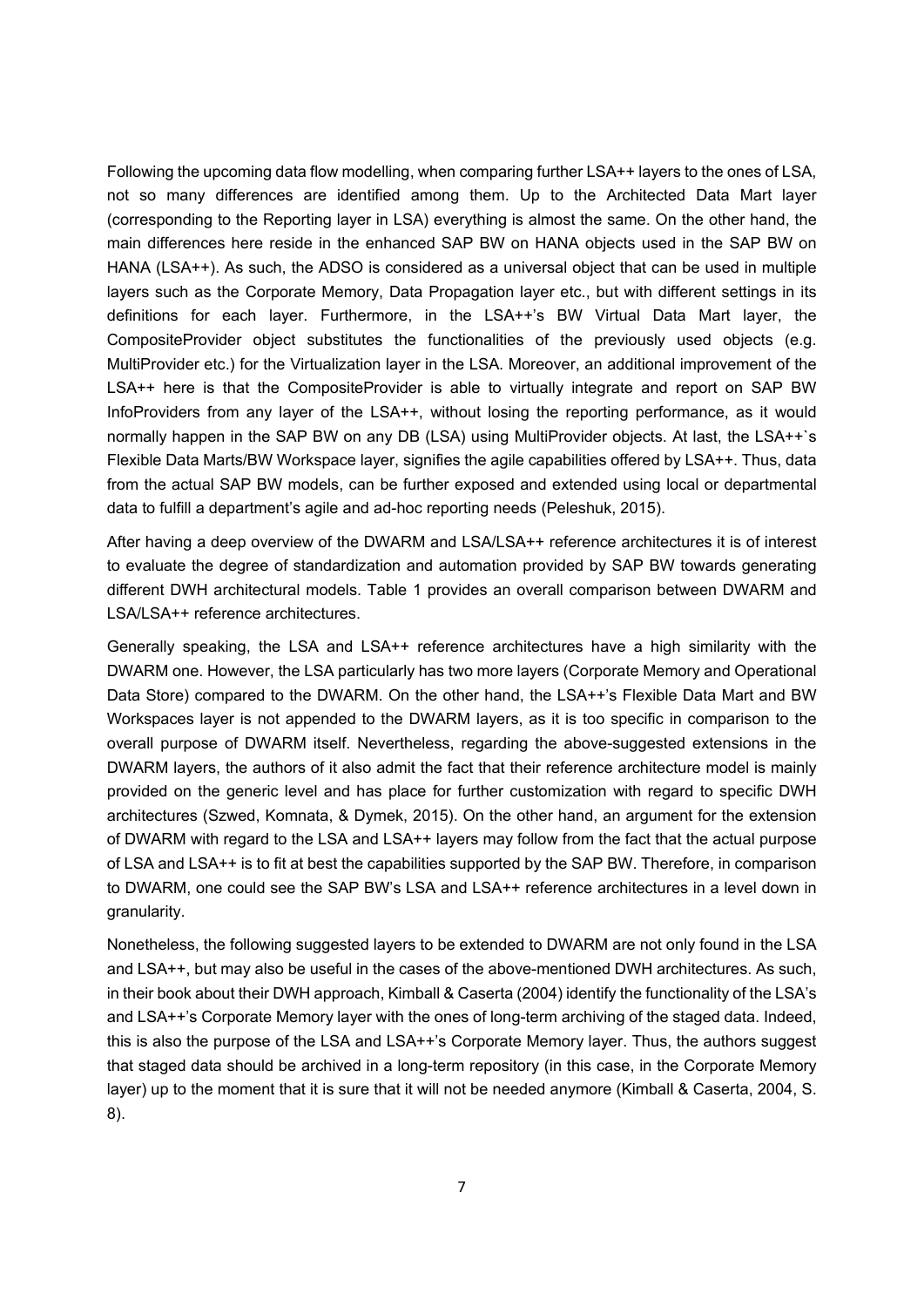#### **Table 1: Mapping between LSA, LSA++ and DWARM layers and SAP BW objects**

| <b>DWARM Layers</b>                                                                                                                                                                                                                                                                                            |                                                       | <b>LSA Layers</b>                                                        | <b>LSA++ Layers</b>                                                                        | objects<br><b>SAP</b><br><b>BW</b><br>assigned<br>$\mathsf{to}$<br>the<br>respective<br><b>DWARM</b><br>LSA/LSA++<br>and<br>layers |  |  |  |
|----------------------------------------------------------------------------------------------------------------------------------------------------------------------------------------------------------------------------------------------------------------------------------------------------------------|-------------------------------------------------------|--------------------------------------------------------------------------|--------------------------------------------------------------------------------------------|------------------------------------------------------------------------------------------------------------------------------------|--|--|--|
| 1.                                                                                                                                                                                                                                                                                                             | <b>Source</b>                                         | Source<br>Systems<br>(outside<br><b>SAP</b><br><b>BW</b><br>environment) | Source<br><b>Systems</b><br>(outside<br><b>SAP</b><br>BW<br>environment)                   | SourceSystem (SAP<br>ERP, DB, FlatFile,<br>Webservices etc.)                                                                       |  |  |  |
| 2.                                                                                                                                                                                                                                                                                                             | <b>Extraction*</b>                                    | Data Acquisition Layer,<br>Quality & Harmonization<br>Transformations    | Open Operational Data<br><b>EDW</b><br>Store<br>Layer,<br>Transformations                  | DataSource, InfoSource, Transformation,<br>InfoPackage (SAP BW on any DB + HANA);<br>OpenODSView (SAP BW on HANA) etc.             |  |  |  |
| 3.                                                                                                                                                                                                                                                                                                             | <b>Temporary</b><br><b>Staging</b><br>Area<br>(TSA)   | Persistent Staging Area<br>(PSA)                                         | Persistent Staging Area<br>(PSA)<br>optional,<br>Operational<br>Data<br>Provisioning (ODP) | DataSource (SAP BW on any DB + HANA);<br>ODP DataSource (SAP BW on any HANA);                                                      |  |  |  |
| 4.                                                                                                                                                                                                                                                                                                             | Loading*                                              | Data Transfer Process<br>(DTP)                                           | Data Transfer Process<br>(DTP)                                                             | Data Transfer Process (DTP) (SAP BW on<br>any DB + HANA)                                                                           |  |  |  |
| 5.                                                                                                                                                                                                                                                                                                             | <b>Central</b><br><b>Data</b><br><b>Repository</b>    | Data Propagation Layer                                                   | <b>EDW Data Propagation</b><br>Layer                                                       | DataStore (DSO) (SAP BW on any DB);<br>ADSO (SAP BW on HANA)                                                                       |  |  |  |
| 6.                                                                                                                                                                                                                                                                                                             | Corporate<br><b>Memory</b><br>(Extended Layer)        | Corporate<br>Memory<br>Layer                                             | Corporate<br>Memory<br>Layer                                                               | Write-Optimized DSO (WO-DSO) (SAP BW<br>on any DB); ADSO (SAP BW on HANA)                                                          |  |  |  |
| 7.                                                                                                                                                                                                                                                                                                             | <b>Operational Data</b><br>Store (Extended<br>layers) | Operational Data Store<br>Layer                                          | Open Operational Data<br>Store Layer                                                       | Real-time Data Acquisition (RDA) DSO,<br>VirtualProvider etc. (SAP BW on any DB);<br>OpenODSView (SAP BW on HANA) etc.             |  |  |  |
| 8.                                                                                                                                                                                                                                                                                                             | Data<br>Mart<br>Feeding*                              | Data Transfer Process<br>(DTP)                                           | Data Transfer Process<br>(DTP)                                                             | Data Transfer Process (DTP) (SAP BW on<br>any DB + HANA)                                                                           |  |  |  |
| 9.                                                                                                                                                                                                                                                                                                             | Data Mart                                             | <b>Reporting Layer</b>                                                   | Architected Data Mart<br>Layer                                                             | InfoCube, semantically partitioned Object<br>(SAP BW on any DB); Advanced InfoCubes,<br>ADSO (SAP BW on HANA) etc.                 |  |  |  |
|                                                                                                                                                                                                                                                                                                                | 10. Data Integration*                                 |                                                                          |                                                                                            |                                                                                                                                    |  |  |  |
| 11.                                                                                                                                                                                                                                                                                                            | Federated<br>Data<br><b>Repository</b>                | Virtualization Layer                                                     | <b>BW Virtual</b><br>Data Mart<br>Layer                                                    | InfoSet (SAP BW on any DB); Multiprovider<br>(SAP BW<br>on any $DB + HANA$ ;<br>CompositeProvider (SAP BW on HANA) etc.            |  |  |  |
| Data Delivery*<br>12.                                                                                                                                                                                                                                                                                          |                                                       | <b>BEx Queries Layer</b>                                                 | <b>BEx Queries Layer</b>                                                                   | BEx Query (SAP BW on any DB + HANA);                                                                                               |  |  |  |
| 13.                                                                                                                                                                                                                                                                                                            | <b>Customer</b><br><b>Applications</b>                | <b>SAP</b><br>BW/<br><b>Business</b><br><b>Objects Applications</b>      | <b>SAP</b><br>BW/<br><b>Business</b><br><b>Objects Applications</b>                        | SAP BW/ Business Objects Applications                                                                                              |  |  |  |
| * The layers that are marked with '*' in the DWARM are actually processes and therefore they cannot be specifically found in<br>the LSA and LSA++ reference architectures. In the above table, for them are assigned the related processes of SAP BW<br>based on the reference architectures of LSA and LSA++. |                                                       |                                                                          |                                                                                            |                                                                                                                                    |  |  |  |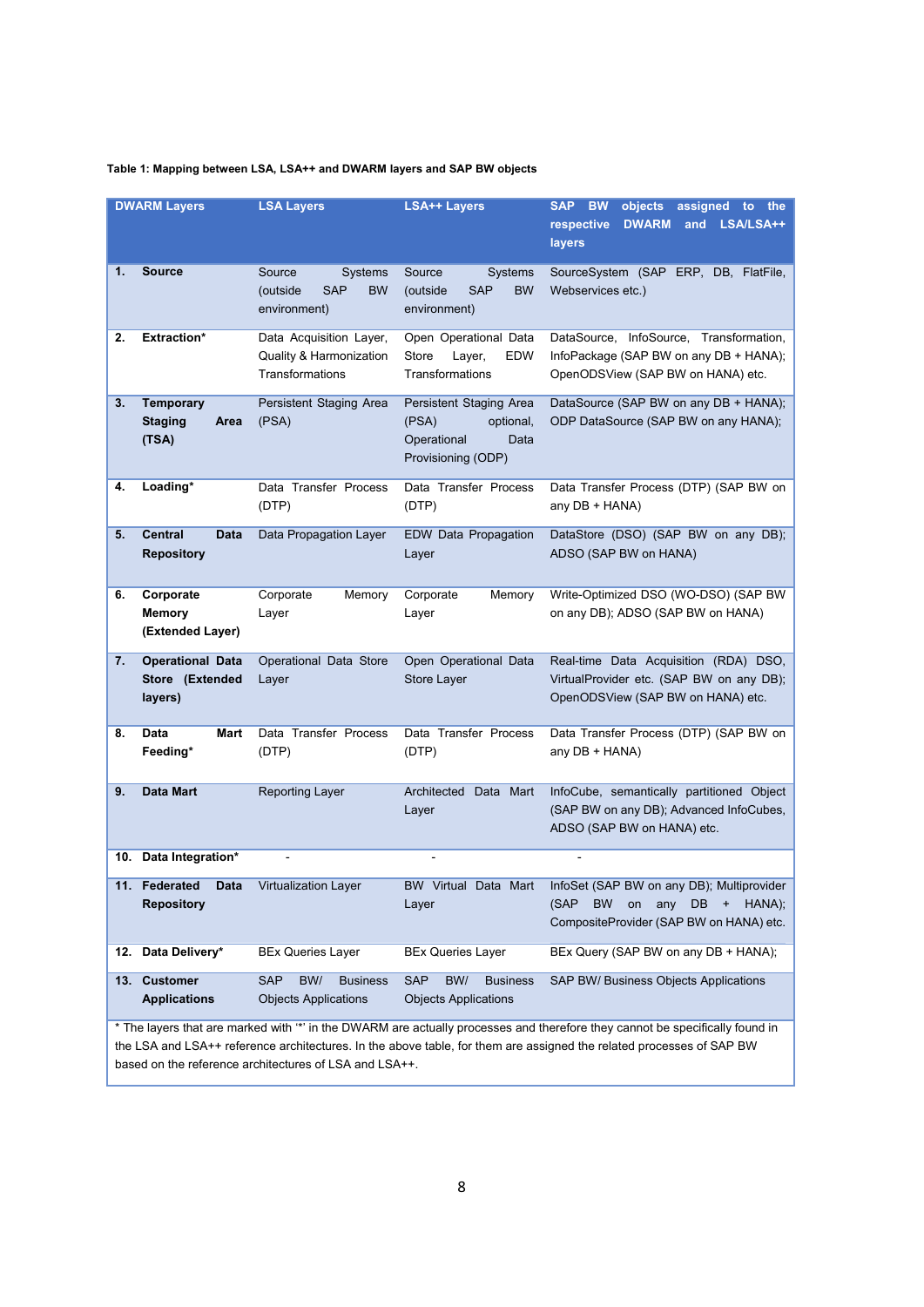In addition to that, the authors state that "[...] It is almost always less of a headache to read data back in from permanent media than it is to reprocess data through the ETL system at a later time." (Kimball & Caserta, 2004, S. 8). Moreover, in difference from the DWARM's Temporary Staging Area (TSA) layer, in the Corporate Memory layer, the long-term data persistency does not come with those performance costs, as it would be in the case of storing long-term data in the temporary staging area. The reason for this resides in the fact that the more data is stored in the TSA/PSA for a long-term perspective, the higher is the negative influence in the performance of ETL processes in the DWH. For this reason, adding a Corporate Memory layer to DWARM and its derived DWH architectures may resolve such issues.

Regarding the extension of the ODS layer in the DWARM, although the ODS layer is found in different DWH architectures, Kimball and Caserta suggest that nowadays, the modern DWH-s already provide possibilities for real-time reporting, which are equivalent to the ones offered by the ODS (Kimball & Caserta, 2004, S. 20). Therefore, the ODS as a separate layer in a DWH architecture is seen as a redundancy from the above-mentioned authors. Moreover, the authors suggest the usage of the realtime data marts attached to static data marts to substitute the ODS layer (Kimball & Caserta, 2004, S. 425-428).

| <b>ご Apply Data Flow Templates</b>                                                                                                                                                                                                                                                                                                                                                                                                                                                                                                                                                                                                                                                                                                         |                                                                                                                                                                                                                                                                                                                                                                                                                                                                                                                                                                                                                                                                                     |                                                                                                    |                                                          |                                                                                  |  |
|--------------------------------------------------------------------------------------------------------------------------------------------------------------------------------------------------------------------------------------------------------------------------------------------------------------------------------------------------------------------------------------------------------------------------------------------------------------------------------------------------------------------------------------------------------------------------------------------------------------------------------------------------------------------------------------------------------------------------------------------|-------------------------------------------------------------------------------------------------------------------------------------------------------------------------------------------------------------------------------------------------------------------------------------------------------------------------------------------------------------------------------------------------------------------------------------------------------------------------------------------------------------------------------------------------------------------------------------------------------------------------------------------------------------------------------------|----------------------------------------------------------------------------------------------------|----------------------------------------------------------|----------------------------------------------------------------------------------|--|
| SAP Data Flow Templates                                                                                                                                                                                                                                                                                                                                                                                                                                                                                                                                                                                                                                                                                                                    |                                                                                                                                                                                                                                                                                                                                                                                                                                                                                                                                                                                                                                                                                     |                                                                                                    |                                                          |                                                                                  |  |
| 6. 54 8 8 5<br>. 10 /LSA100/ LSA Basic Flow # Layering Data & Logic<br>. <b>But /LSA110/ LSA Basic Flow Extensions - CM &amp; Harmoniz. IS</b><br>. <b>But /LSA300/ LSA Tactical Scalability</b> - Flow Split Logical Part.<br>- 10 /LSA310/ LSA Scalability # Flow Split and InfoSources<br>- 10 /LSA315/ LSA Scalability # InfoSources & Single ERP Source<br>- <b>But /LSA320/ LSA Scalability # Entire Data Flow Split</b><br>. <b>60 /LSA330/ LSA Scalability # Flow Split Using a Pass Thru DSO</b><br>. <b>But /LSA400/ LSA Scalability &amp; Domains # Strategic Flow Split</b><br>. <b>19 /LSA410/ LSA Scalability &amp; Domains # Strategic Flow Collect</b><br>. 10 /LSA420/ LSA Scal & Domains # Business Transformation Layer | $\mathbb{R}^2$<br>2LIS_11_VASCL<br>Sales Order Schedule<br>Line                                                                                                                                                                                                                                                                                                                                                                                                                                                                                                                                                                                                                     | ⊠<br>2LIS_11_VASCL->PDS<br>OL000<br>Harmonization<br>Transformation<br>2LIS 11 VASCL->PDS<br>OL000 | Θ<br>PDSOL000<br>Propagator Sales<br>Order Schedule Line | $\bowtie$<br>PDSOL000->DDCLF00<br><b>Business Transform</b><br>PDSOL000->DDCLF0( |  |
|                                                                                                                                                                                                                                                                                                                                                                                                                                                                                                                                                                                                                                                                                                                                            | $\leftarrow$                                                                                                                                                                                                                                                                                                                                                                                                                                                                                                                                                                                                                                                                        | $\frac{1}{2}$                                                                                      |                                                          | $+$ $+$                                                                          |  |
| Data Flow Templates                                                                                                                                                                                                                                                                                                                                                                                                                                                                                                                                                                                                                                                                                                                        | /LSA100/ LSA Basic Flow #Layering Data & Logic<br><b>Description</b><br>1<br>LSA100 offers basic yet general layering of data and flow logic. The propagation layer DataStore<br>object provides reusable data for multiple InfoCubes, which serve different business needs.<br>Reusability is achieved by strictly separating harmonization (e.g. for master data) and quality<br>transformations from transformations that serve a specific business need (InfoCube). All<br>InfoCubes obtain data solely from the propagation layer DataStore objects and never directly from<br>extraction. The propagation layer therefore implements the EDW principle #extract once # deploy |                                                                                                    |                                                          |                                                                                  |  |
| <b>Data Flows</b>                                                                                                                                                                                                                                                                                                                                                                                                                                                                                                                                                                                                                                                                                                                          |                                                                                                                                                                                                                                                                                                                                                                                                                                                                                                                                                                                                                                                                                     |                                                                                                    |                                                          |                                                                                  |  |
|                                                                                                                                                                                                                                                                                                                                                                                                                                                                                                                                                                                                                                                                                                                                            |                                                                                                                                                                                                                                                                                                                                                                                                                                                                                                                                                                                                                                                                                     |                                                                                                    |                                                          | $  \mathbf{y}  $ $  \mathbf{x}  $                                                |  |

© Copyright 2017. SAP AG. All rights reserved

**Figure 5:** SAP BW - LSA Data Flow Templates (SAP System Screenshot, 2017)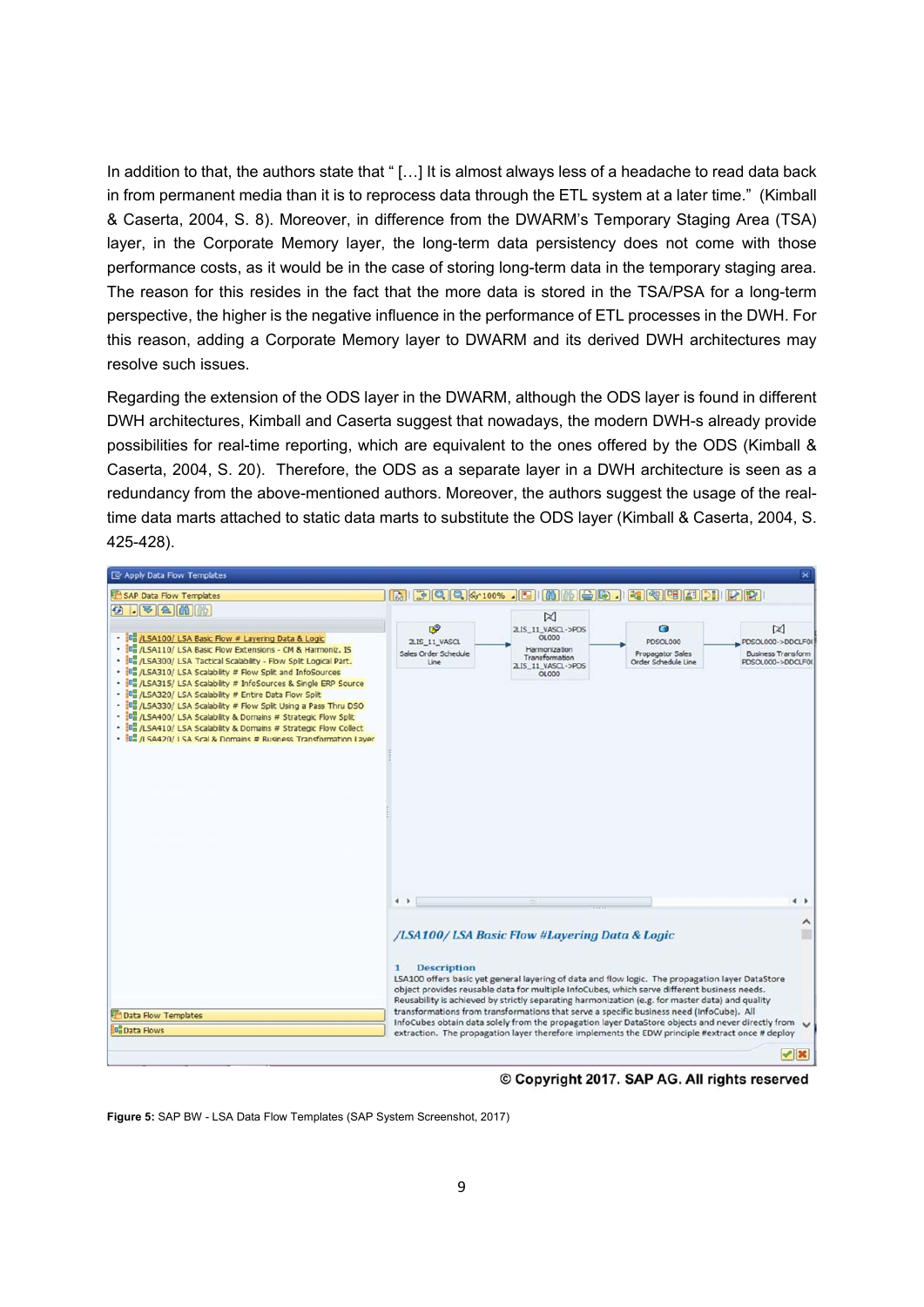Although this point might make sense when considering Kimball's DWH Bus Architecture; when considering Inmon's or Centralized DWH architecture, there is still the need for an ODS layer, as the main goal of the DWH itself is not to report directly on it (as it would be the case with the ODS), but integrate and provide atomic data to the upcoming data marts layer.

Moreover, in order to have the best performance in loading data and avoid data redundancy, the DWH structure should be in highly normalized form. As such, when having ODS shrinked into the DWH structure, the data accessing and query performance for the near-real time operational reporting would drastically decline. Therefore, similarly to the other DWARM layers, depending on the chosen type of DWH architecture (whenever a Central Data Repository container is used), the ODS layer may be appended to the derived DWH architecture models from DWARM.

In this context, similarly to DWARM, the LSA/LSA++ reference architecture models support different DWH modelling scenarios to be based on them for their further customization.

As such, to standardize and automatize the generation of different high-level/specific DWH architectural models, SAP BW offers several best-practice pre-defined data flow templates, which are actually based on the LSA layers. These templates can be further used and extended for any userspecific modeling scenario. On the other hand, the availability and usage of the BI Content in SAP BW, enforces the standardization and automation of several data-warehousing aspects.

#### 4 Conclusion

To sum up, the usage of LSA and LSA++ to generate different DWH architectural models can be considered as an accelerated method for standardizing and automatizing (when using LSA Data Flow Templates) the generation of different DWH architectures. A reference model like DWARM helps to make SAP's architectural approach transparent and to embed SAP's solution buildíng blocks into a heterogenous BI landscape. In this way, unnecessary costs needed to redundantly develop DWH architecture model concepts that are already once implemented, is avoided. This leads to higher agility in the overall project management and reduced TCO-s of the DWH/BI projects.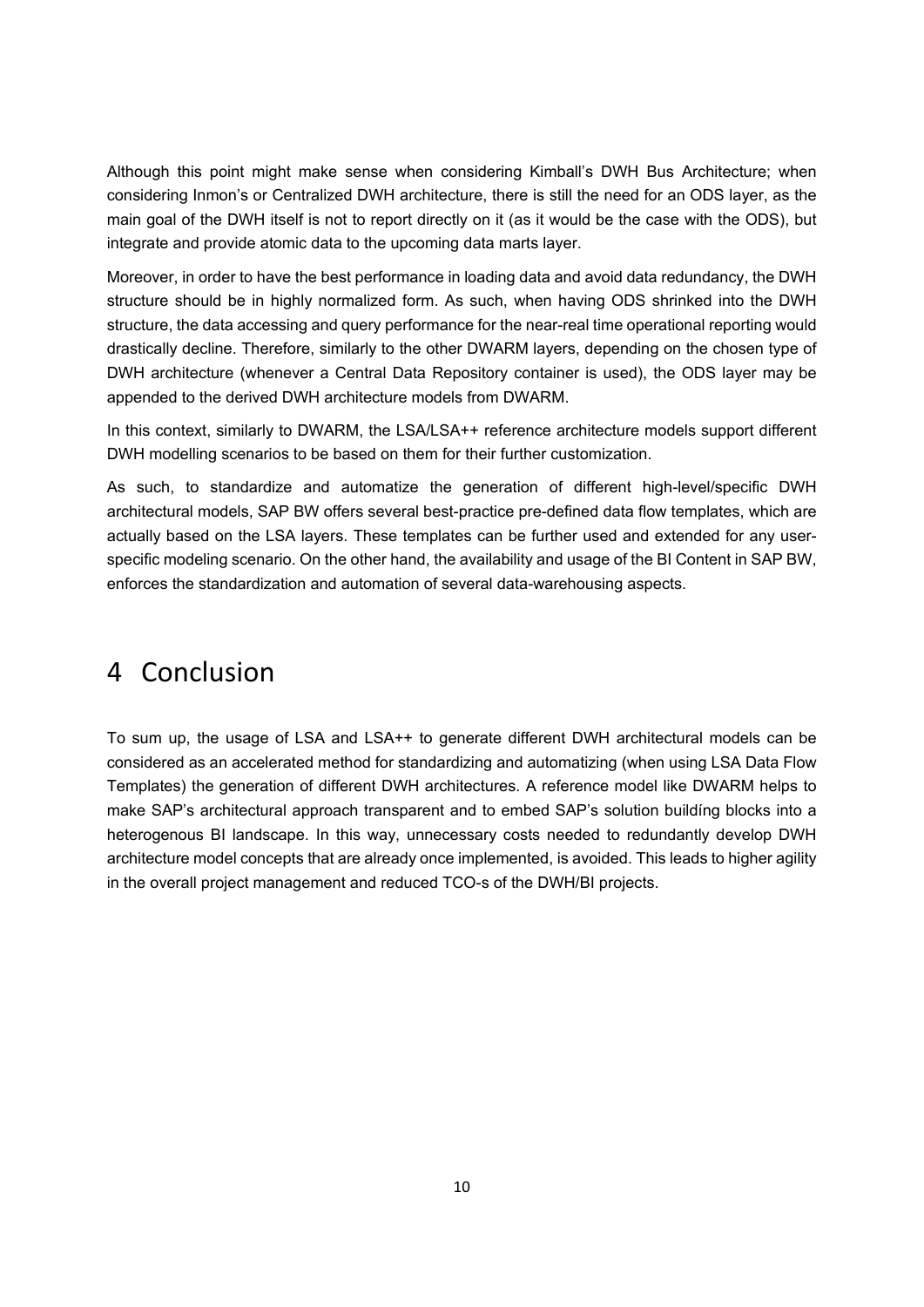### 5 Disclaimer

This publication contains references to the products of SAP AG.

SAP, R/3, SAP NetWeaver, Duet, PartnerEdge, ByDesign, SAP BusinessObjects Explorer, StreamWork, and other SAP products and services mentioned herein as well as their respective logos are trademarks or registered trademarks of SAP AG in Germany and other countries.

Business Objects and the Business Objects logo, BusinessObjects, Crystal Reports, Crystal Decisions, Web Intelligence, Xcelsius, and other Business Objects products and services mentioned herein as well as their respective logos are trademarks or registered trademarks of Business Objects Software Ltd. Business Objects is an SAP company.

Sybase and Adaptive Server, iAnywhere, Sybase 365, SQL Anywhere, and other Sybase products and services mentioned herein as well as their respective logos are trademarks or registered trademarks of Sybase, Inc. Sybase is an SAP company.

SAP AG is neither the author nor the publisher of this publication and is not responsible for its content. SAP Group shall not be liable for errors or omissions with respect to the materials. The only warranties for SAP Group products and services are those that are set forth in the express warranty statements accompanying such products and services, if any. Nothing herein should be construed as constituting an additional warranty.

## 6 References

- Asif, M. (2017). *Assessment of Data Vault Efficiency for Industrialization of Data Warehousing and Business Intelligence.* Cologne: Cologne University of Applied Sciences.
- Haupt, J. (2012, August). *SAP HANA as Driver of EDW Evolution: LSA++ (Layered Scalable Architecture) for BW on SAP HANA.* Retrieved from SAP AG:

https://assets.cdn.sap.com/sapcom/docs/2012/08/3273bcde‐517c‐0010‐82c7‐eda71af511fa.pdf

Inmon, W. H. (2005). *Building the data warehouse* (4th ed ed.). Indianapolis, Ind: Wiley.

- Kimball, R. (2008). *The data warehouse lifecycle toolkit* (2nd ed ed.). Indianapolis, IN: Wiley Pub.
- Kimball, R., & Caserta, J. (2004). *The data warehouse ETL toolkit.* Indianapolis Ind. u.a.: Wiley.
- Linstedt, D., & Olschimke, M. (2016). *Building a scalable data warehouse with data vault 2.0.* Amsterdam, Netherlands: Morgan Kaufmann.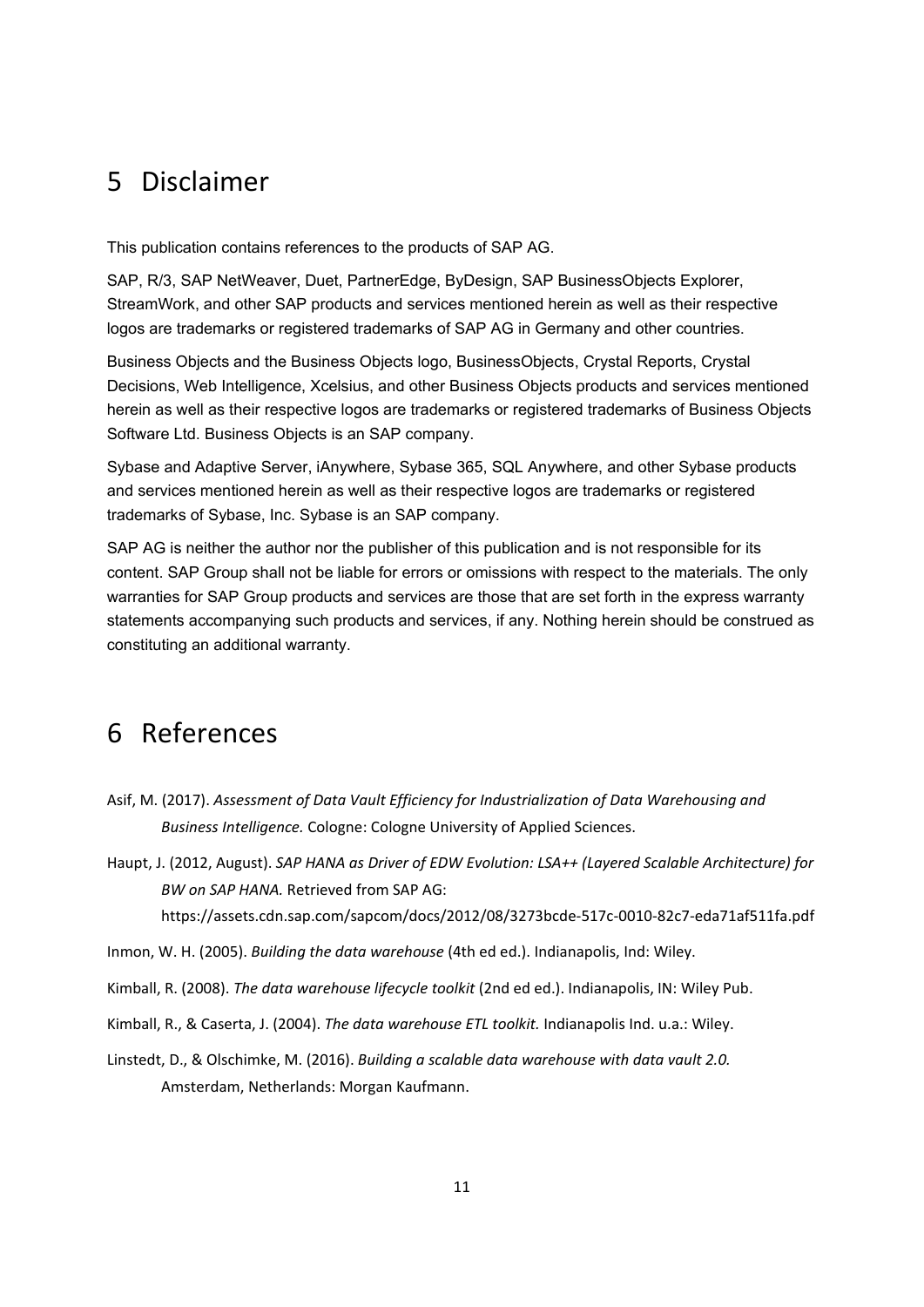- Palekar, A., Patel, B., & Shiralkar, S. W. (2015). *SAP BW 7.4 ‐ practical guide* (3rd edition ed.). Rheinwerk Publishing, Inc.
- Peleshuk, S. (2015, January 19). *A Few Cool Features in BW 7.4 on HANA that Make a Difference*. Retrieved from BIPortal.ORG: https://www.biportal.org/single‐post/2015/01/19/A‐Few‐Cool‐ Features‐in‐BW‐74‐on‐HANA‐that‐Make‐a‐Difference
- SAP AG. (n.d. ‐ B). *SAP Documentation*. Retrieved from Layer Architecture of Data Warehouse (LSA): https://help.sap.com/saphelp\_nw73/helpdata/en/22/ad6fad96b547c199adb588107e6412/fram eset.htm last called 20.01.2018
- SAP AG. (n.d.‐ A). *SAP Documentation*. Retrieved from Layer Architecture of a Data Warehouses with SAP HANA Database (LSA++): https://help.sap.com/saphelp\_nw73/helpdata/en/22/ad6fad96b547c199adb588107e6412/fram eset.htm last called 20.01.2018
- Szwed, P., Komnata, W., & Dymek, D. (2015). DWARM: An Ontology of Data Warehouse Architecture Reference Model. In *Kozielski, Mrozek et al. (Ed.) 2015 – Beyond Databases, Architectures and Structures* (Vol. 521, pp. 222–232).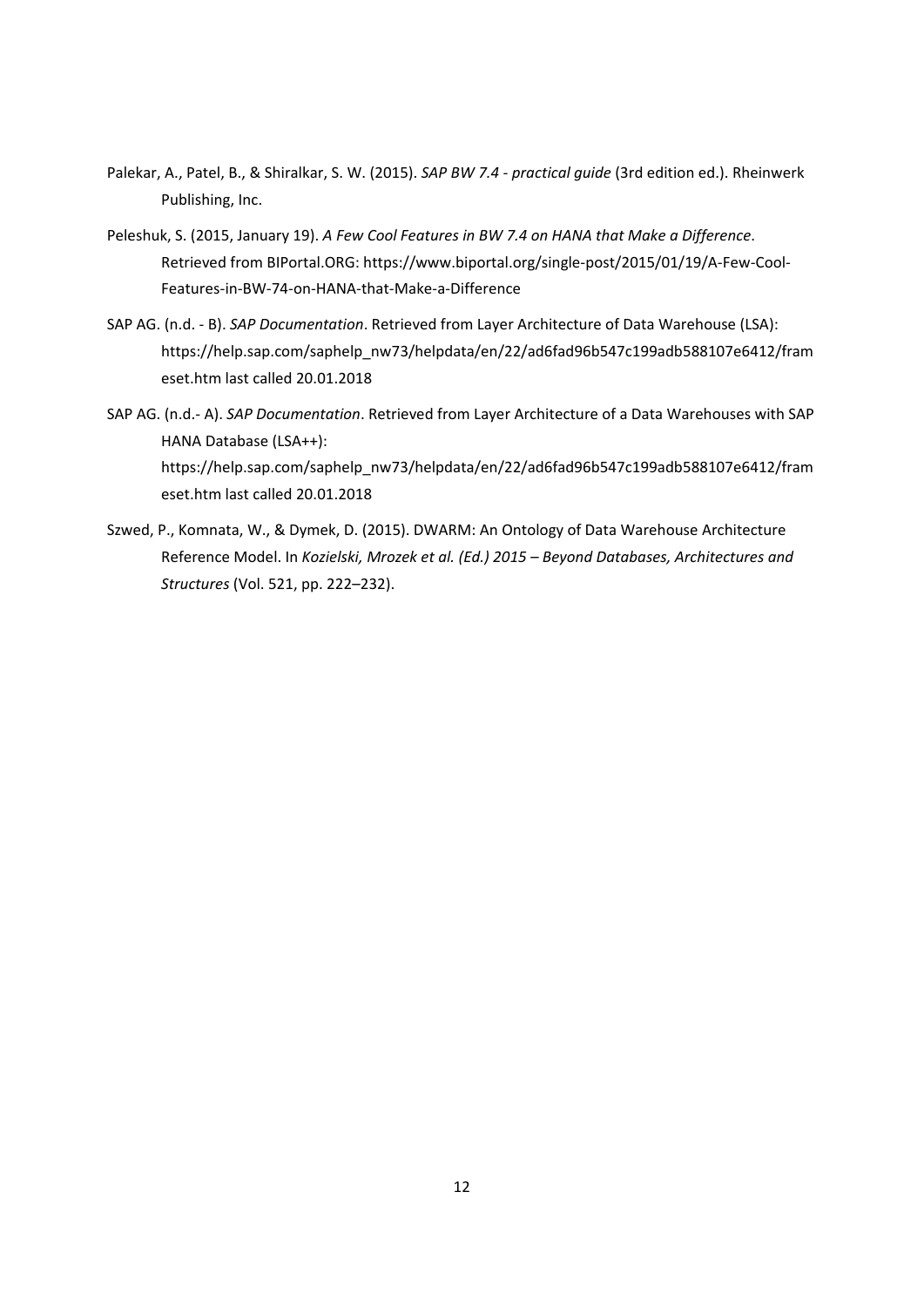#### **Kontakt/Impressum**

Diese Veröffentlichungen erscheinen im Rahmen der Schriftenreihe "CIplus". Alle Veröffentlichungen dieser Reihe können unter <https://cos.bibl.th-koeln.de/home> abgerufen werden.

Die Verantwortung für den Inhalt dieser Veröffentlichung liegt beim Autor. Datum der Veröffentlichung: 23.07.2018

#### **Herausgeber / Editorship**

Prof. Dr. Thomas Bartz-Beielstein, Prof. Dr. Wolfgang Konen, Prof. Dr. Boris Naujoks, Prof. Dr. Horst Stenzel Institute of Computer Science, Faculty of Computer Science and Engineering Science, TH Köln, Steinmüllerallee 1, 51643 Gummersbach url: <www.ciplus-research.de>

#### **Schriftleitung und Ansprechpartner/ Contact editor's office**

Prof. Dr. Thomas Bartz-Beielstein, Institute of Computer Science, Faculty of Computer Science and Engineering Science, TH Köln, Steinmüllerallee 1, 51643 Gummersbach phone: +49 2261 8196 6391 url: <http://www.spotseven.de> eMail: thomas.bartz-beielstein@th-koeln.de

ISSN (online) 2194-2870

**Technology Arts Sciences TH Köln**